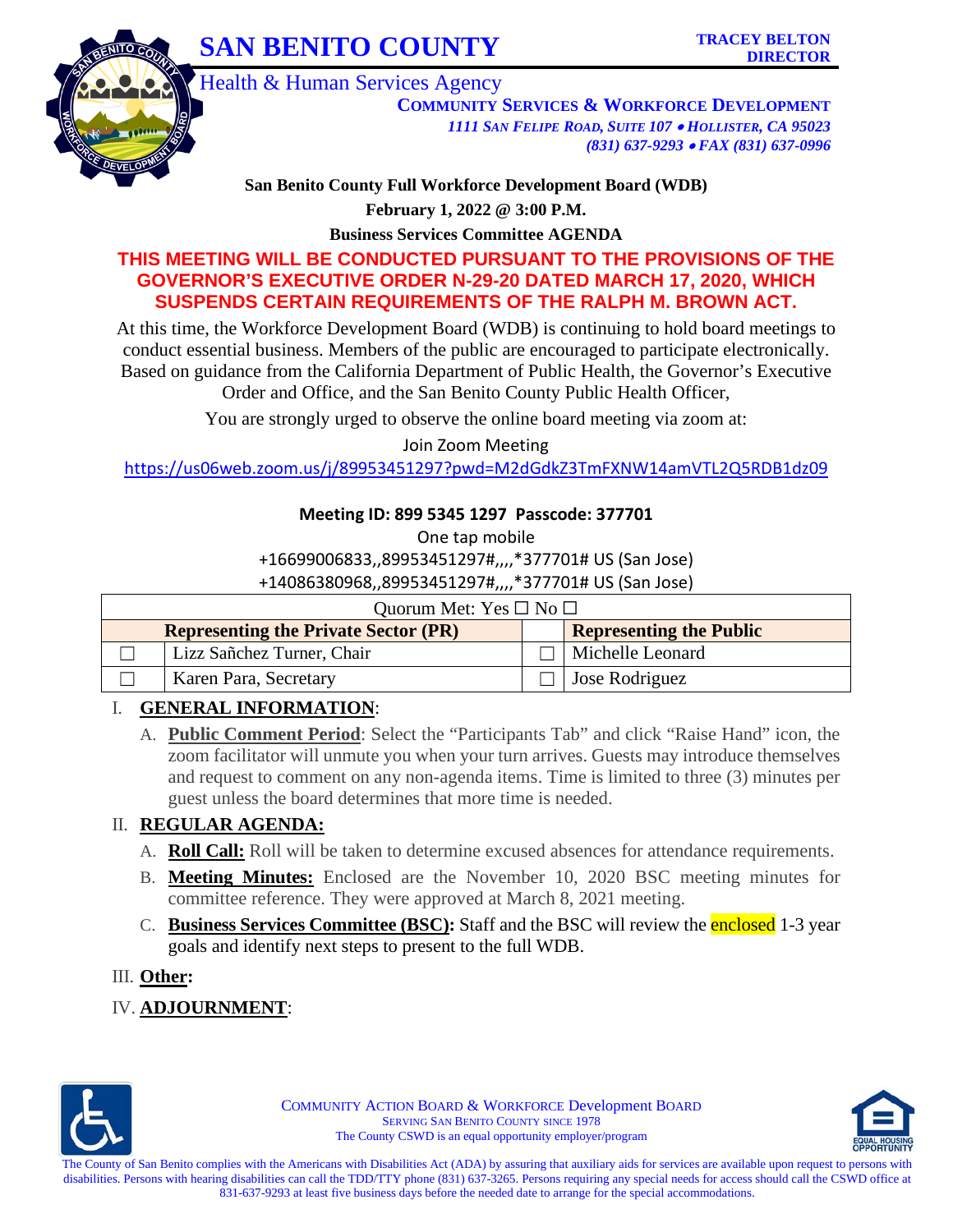



Health & Human Services Agency

**COMMUNITY SERVICES & WORKFORCE DEVELOPMENT** *1111 SAN FELIPE ROAD, SUITE 107* • *HOLLISTER, CA 95023 (831) 637-9293* • *FAX (831) 637-0996*

#### **San Benito County Full Workforce Development Board (WDB)**

**November 10, 2020 @ 2:00 P.M.**

**Business Services Committee Minutes**

You are strongly urged to observe the online board meeting via zoom at: **<https://zoom.us/j/97931478340?pwd=a2hQcGxRNWI3Z0FGZStlSXMzNCtrQT09>**

# **Meeting ID: 979 3147 8340 Password: 202374 - +1-408-638-0968, (San Jose)**

| Quorum Met: Yes $\boxtimes$ No $\square$    |                                                |  |                                |  |  |  |
|---------------------------------------------|------------------------------------------------|--|--------------------------------|--|--|--|
| <b>Representing the Private Sector (PR)</b> |                                                |  | <b>Representing the Public</b> |  |  |  |
|                                             | Jose Rodriguez, Chair                          |  |                                |  |  |  |
| $\boxtimes$                                 | Karen Para, Secretary                          |  |                                |  |  |  |
| $\boxtimes$                                 | Kristina Chavez-Wyatt                          |  |                                |  |  |  |
| Staff                                       | Enrique Arreola, Sylvia Jacquez, Andi Anderson |  |                                |  |  |  |

**Called to order at 2:10 P.M.** 

#### I. **GENERAL INFORMATION**:

- 1. **Business Services Committee (BSC)**: As a follow-up to the Strategic Plan Retreat, staff and the BSC will review the 1-3 year goals and identify next steps to present to the full WDB. **Enclosed** are the Retreat Notes.
- 2. **What is the direction for 1-3 year**: Important for Business Service Staff to engage with the board and employers and workforce. Discussed including Race & Equity and how that would look.
	- a) Needs to be more outreach to reach the demographic. Clients don't do zoom, need to do outdoor, social distance events to education workers. Need to have a way to collect impact data,
	- b) Econovue reports to find out community demographics, women employers, poverty sectors, etc.
	- c) Tech Services most of those being recruited don't have access/use technology
	- d) Hire a Business Service Staff Member. Someone going through background checks right now. This person would be more engaged with businesses, BST, EDD and being able to manage small projects, small caseload, regional planning, layoff aversion/rapid response activities.
	- e) RFP Outsource as opposed to inhouse due to staff caseload/workload.
	- f) Determine county industry sector's needs, schedule meeting with business, how can AJCC assist employers, once needs are assessed they local plan can be better structured and more relevant to SBC.
	- g) Request overview of trainings provided at Gavilan.
- ii. Schedule follow-up for mid January.

# II. **ADDITIONAL INFORMATION:**

# III. **ADJOURNMENT**: *2:48 P.M.*



COMMUNITY ACTION BOARD & WORKFORCE Development BOARD SERVING SAN BENITO COUNTY SINCE 1978 The County CSWD is an equal opportunity employer/program



The County of San Benito complies with the Americans with Disabilities Act (ADA) by assuring that auxiliary aids for services are available upon request to persons with disabilities. Persons with hearing disabilities can call the TDD/TTY phone (831) 637-3265. Persons requiring any special needs for access to should call the CSWD office at 831-637-9293 at least five business days before the needed date to arrange for the special accommodations.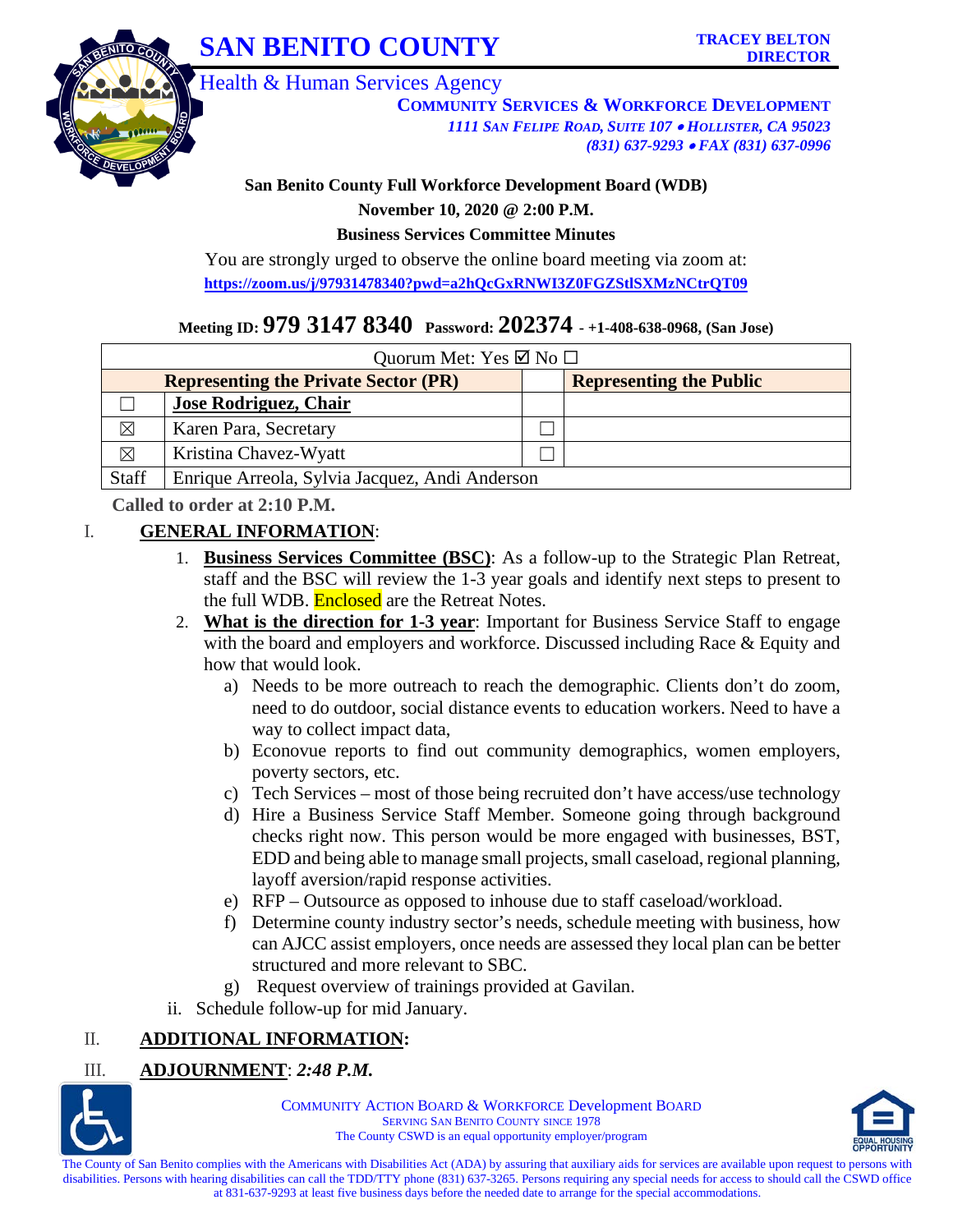



**STRATEGIC PLANNING DOCUMENT Project Name**: WDB Strategic Goals | Discussion Date: 03.08.20 REV. Date: 03.08.21

WIOA is designed to help job seekers access employment, **education**, training, and support services to succeed in the labor market and to match employers with the skilled workers they need to compete in the global economy.

| Objective(s):<br><b>Strategic Goal #2: Integrate Better Business Services</b>                                                                                                                                                      |                                                                                                                            |                                                                                                                                   |                                                                               |          |                                                             |                                                       |  |
|------------------------------------------------------------------------------------------------------------------------------------------------------------------------------------------------------------------------------------|----------------------------------------------------------------------------------------------------------------------------|-----------------------------------------------------------------------------------------------------------------------------------|-------------------------------------------------------------------------------|----------|-------------------------------------------------------------|-------------------------------------------------------|--|
| <b>Created by the Workforce Development</b><br><b>Board at their Board Retreat</b><br>on<br><b>GOAL:</b> Work with local employers to<br>integrate better businesses and training<br>for high skilled, high demand<br>occupations. | <b>Resources &amp; Support</b><br><b>Needed</b>                                                                            | <b>Expected Outcome</b>                                                                                                           | <b>Staff</b><br>Responsible                                                   | Due Date | <b>Measurements</b><br><b>Methods of</b><br><b>Tracking</b> | Status:<br>C=Completed<br>I=In Progress<br>O=On going |  |
| <b>Action 1:</b><br>Increase Employer Engagement<br>➤                                                                                                                                                                              | Increase<br>outreach.<br>Connect with<br>employers<br>weekly.<br>Mailer/ mail<br>merger<br>Webinar<br><b>Presentations</b> | Reach out to all<br>$\bullet$<br>applicants<br><b>Business Grants</b><br>and business<br>licenses.<br><b>Quarterly Tours</b><br>٠ | <b>BSC</b><br>Committee<br>and Staff                                          | On-going | 25% per quarter<br>35% six months                           | On-going                                              |  |
| Outreach (Micro/Macro) Team to go<br>➤<br>out together to visit businesses and<br>revisit once a month.                                                                                                                            |                                                                                                                            |                                                                                                                                   | 4-5 Employer<br>$\bullet$<br>Outreach.<br>Weekly<br>$\bullet$<br>Presentation |          | Oct. 2022                                                   |                                                       |  |
| Reach out to NEW employers<br>≻                                                                                                                                                                                                    |                                                                                                                            | Retrieve new<br>$\bullet$<br>business license<br>list from City or<br>County office.                                              |                                                                               | On-going |                                                             |                                                       |  |
| <b>Action 2:</b><br>Provide on-site space for outreach &<br>interviewing                                                                                                                                                           | Screening/<br>Interviewing<br>On-Site Employer<br>$\bullet$<br>Engagement                                                  | <b>Small Employers</b><br>$\bullet$<br>have<br>opportunity for                                                                    | <b>BSC</b><br>Committee<br>and Staff                                          | On-going | Minimum of<br>$12$ /year                                    | On-going                                              |  |